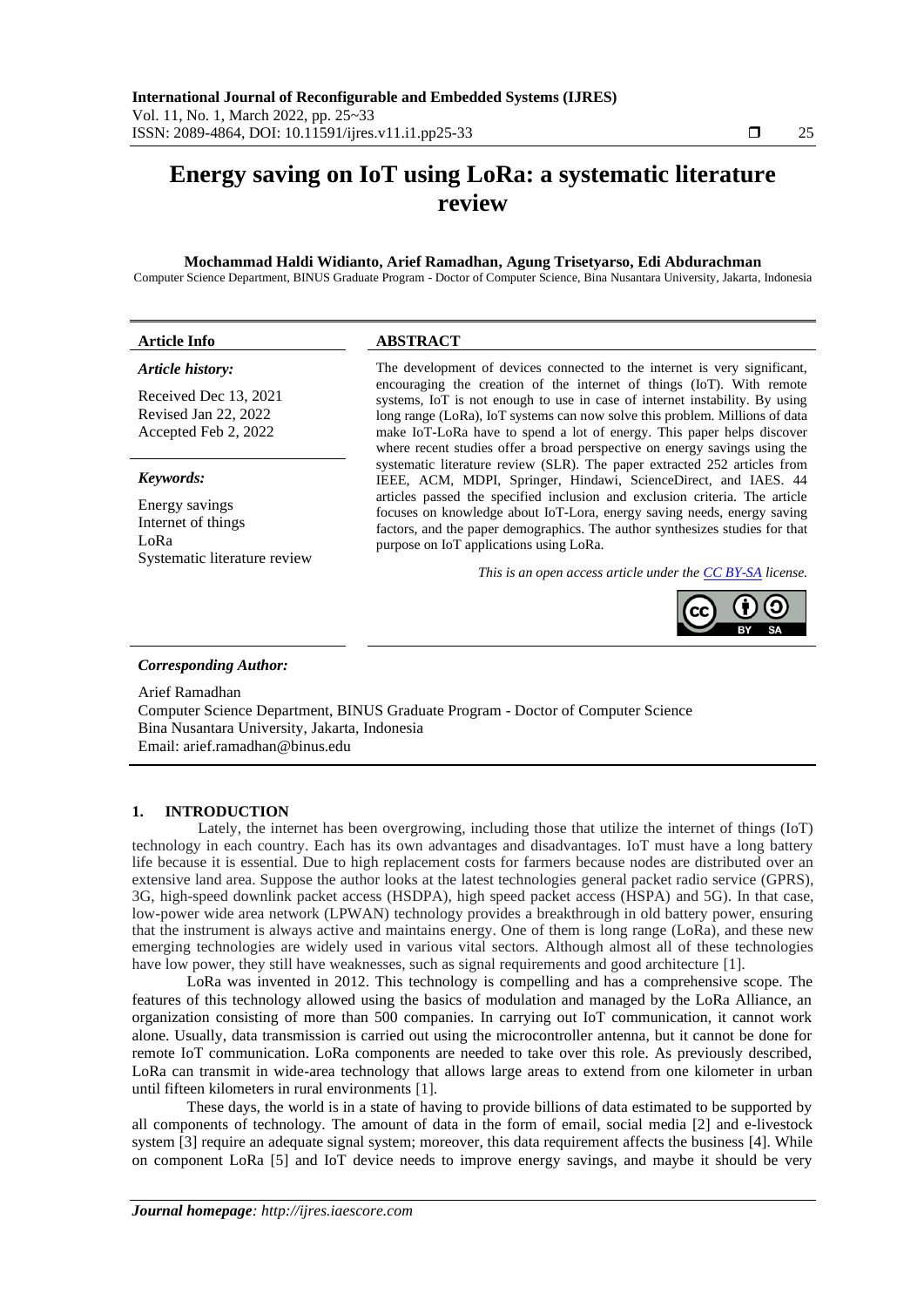significant. Indeed, many types of IoT [6]. Many interconnected instruments transmitting and receiving large amounts of data include important information, always located in agricultural areas where the internet is unstable. Another issue is that several countries are planning to save energy or use clean energy to become the current topic of creating energy savings technology. Using energy-efficient components and methods to save energy is needed to generate energy savings. In some conditions, the battery may be used as a source of energy, but keep in mind that using a battery that has no energy creates a new issue in the form of waste.

One of the methods used for energy savings is to identify the components used. Because this study used IoT-LoRa devices, these two components need to be detailed so energy use is more efficient. In using IoT-LoRa, many elements can be maximized for energy savings. In IoT, several components can maximise savings on parts, namely the wireless sensor network (WSN) [7].

WSN, an essential component in IoT, has the largest component that requires energy consumption because there are many sensors and nodes. According to [8], carried out efficiency on the wireless network. study [9] do rechargeable, and study [10] performs a combination of energy harvesting and charging methods. LoRa research [11], sensing the battery with energy harvesting. Recently, many other things have been done by several researchers in energy saving.

Some components of IoT-Lora perhaps need energy savings, mainly focused on: unmanned aerial vehicle (UAV) [12], smart farming [13], [14], and image data transmission using LoRa [15]. Many studies have conducted surveys or reviews on LoRa and IoT but rarely discuss ways to save on both. With the condition of many smart devices, a way is needed to save energy on IoT [16] based on LoRa [17], [18]. With this review, it is hoped that it can help researchers to conduct savings experiments on this smart device. Another thing that can be used to do a review on IoT using LoRa is to look at some research that allows it to be an inspiration from other researchers.

Therefore, it is necessary to save energy on the components contained in the IoT using LoRa. Instead of conducting a regular review, they use the systematic literature review (SLR) method. While the review that will be made for energy savings can be maximized from the parameters on LoRa and IoT, from the other side, several methods can be done, such as harvesting, transfer, and conservation. Therefore, SLR concentrates on the latest study conducted in leading journals so that the research results displayed can be trusted. This review is expected to be a benchmark for saving other smart components in the future.

The author must follow several appropriate stages in good use of SLR, explained in stage 2. This is done to filter the research results relevant to the author's goals. After the screening results are successful and shown, the results will be displayed in section 3. After that, a discussion is carried out on the influence of the literature review. Last Section 4 will explain the conclusions in this study.

#### **2. METHOD**

In this study, the author proposed methodology used is SLR According to Kitchenham [19], [20]. The use of SLR will be very helpful for the author because the arrangement of the reviews is more regular. SLR is also used in this study for the author's goal. All SLR research methods use the previous patterns [21] and [22]. The following SLR steps are described in Figure 1.

#### **2.1. Planning**

#### **2.1.1. Research question (RQ)**

This stage is the Phase that underlies the SLR (see Figure 1) because the author must form a research question. The focus carried out on study focuses on IoT-LoRa energy savings. Some things that can be arranged in this study are:

RQ1: How to know knowledge about IoT, LoRa, and energy savings?

RQ2: Why does the use of IoT-LoRa need energy saving?

RQ3: What energy saving factors can affect IoT-LoRa?

RQ4: Where are the study demographics regarding IoT-LoRa energy saving from?

#### **2.1.2. Data source**

In this study, research papers were selected based only on instruments and capacities with look through diaries identified with energy savings, IoT and LoRa come from IEEE, ACM, MDPI, ScienceDirect, Springer, Hindawi and IAES.

#### **2.1.3. Search string**

Several possibilities can then be searched for words that have the same meaning as the definition Boolean "OR" and "AND" used to filter study lists from internet sources, such as ("LoRa" OR "LPWAN")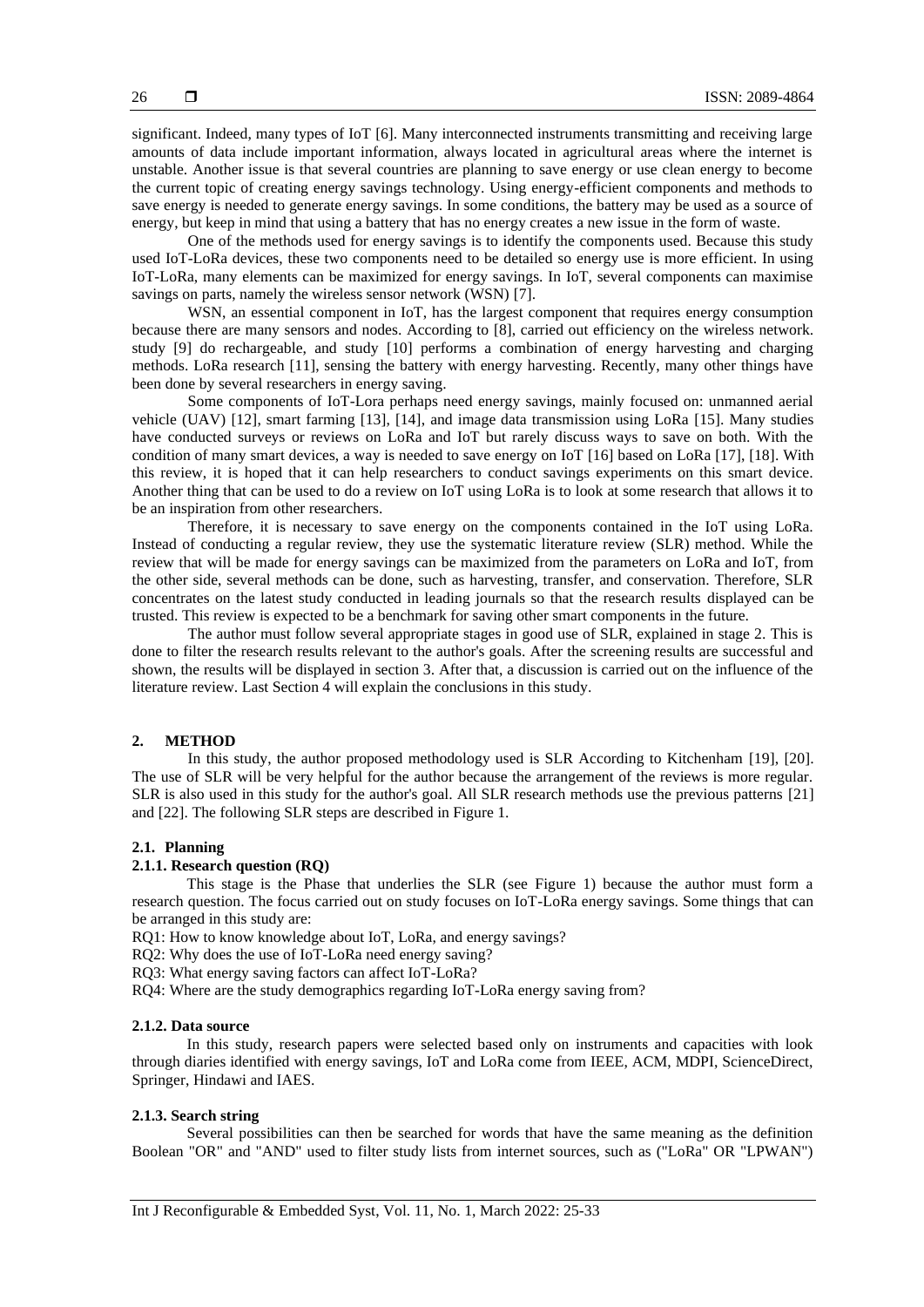Planning esearch Questions  $(RO)$ Data Source **Search String** Inclusion & Exclusion Criteria Quality Criteria Conducting Primary Study Selection Data Extraction Data Synthesis Reporting Documenting the **Extracted Result** 

Figure 1. SLR for review IoT, LoRa, and energy savings [21]

## **2.1.4. Inclusion dan exclusion criteria**

## **a. Inclusion**

Studies that have been determined must be compiled using an international language, namely English and selected by determining the year from 2016 to 2021. The filtered study results discuss the development of Energy Savings, IoT, and LoRa.

#### **b. Exclusion**

Paper that does not have an overview of energy saving, IoT and LoRa.

#### **2.1.5. Quality criteria**

This section measures the quality used when the author has obtained the appropriate journal. This stage is carried out simultaneously after the previous process.

- QA1= Original and study written in English
- QA2= The study aims to investigate energy savings techniques, IoT and LoRa

QA3= Study aims to find a study that is very relevant based on content and references

#### **2.2. Conducting**

At the stage where the quality criteria have been determined for inclusion in the bibliography, the next part is to process the information in the form of data and build a synthesis. The author utilizes the tollgate approach suggested by Afzal *et al.* [23] and follow pattern [22], which consists of five phases:

- First phase : collecting for all relevant articles
- Second phase : inclusion and exclusion study based on abstract and title
- Third phase : inclusion and exclusion study based on conclusions and introduction
- Fourth phase : inclusion and exclusion study based on full text
- Fifth phase : final selection for reporting full text

## **2.3. Reporting**

#### **2.3.1. Documenting the extraction result**

At this stage, the extraction stage is carried out to see the originality and the classification of the review papers taken. Classification can be done based on the demographics of the paper review.

## AND ("IoT" OR "internet of things") AND ("energy efficiency" OR "energy management" OR "energy savings").

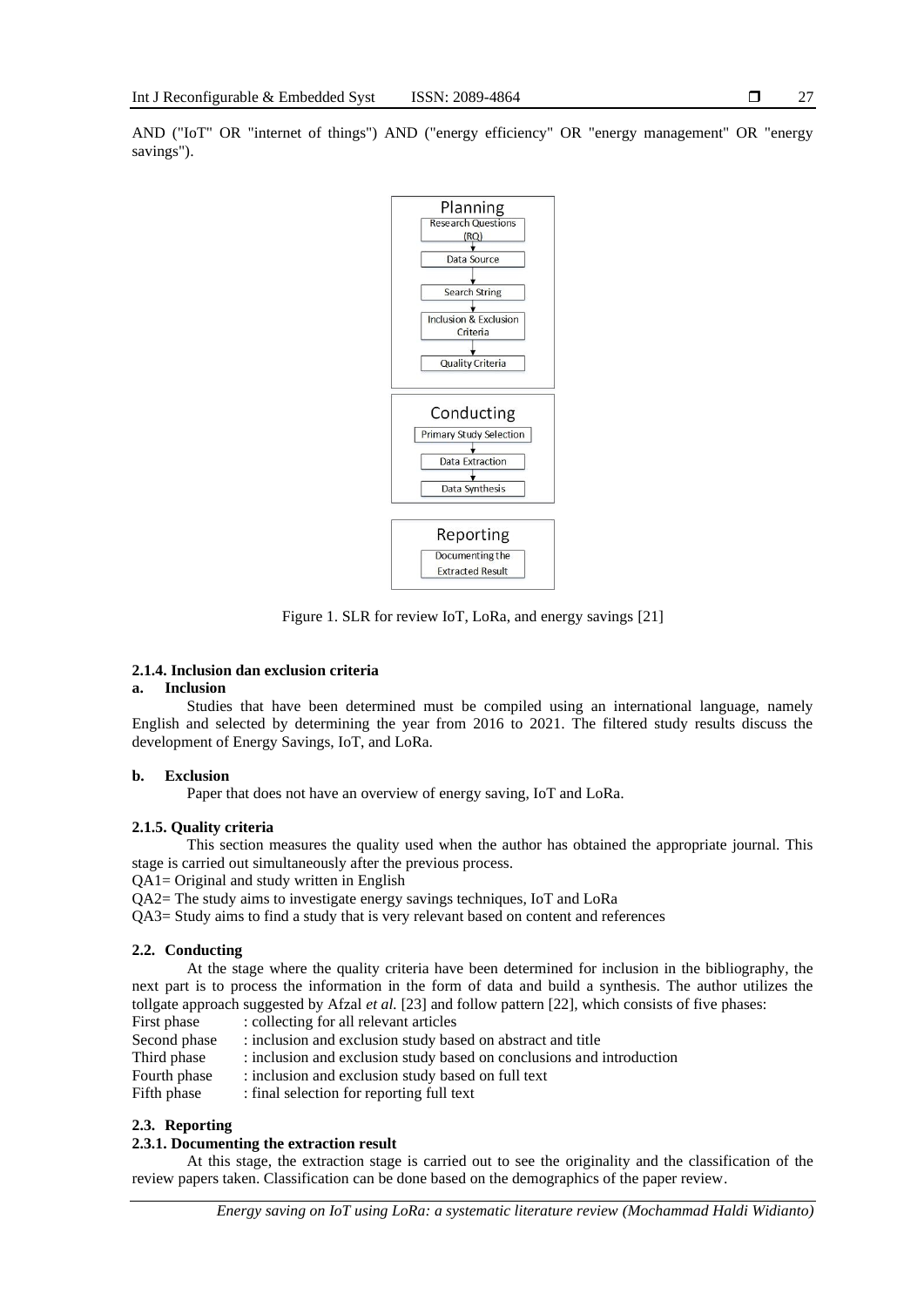#### **3. RESULTS AND DISCUSSION**

According to the previous stage, the authors found 252 articles that passed the five screening processes, as listed in Table 1 of the number of search result articles from 2016 to 2021.

After getting 252 articles from different databases, several selections were made using the four phases according to subsection 2.2 and use database (see Table 1), as shown in Table 2.

|                      | Table 1. The origin of the article and the number of |          |       | Table 2. Article selection |       |        |       |
|----------------------|------------------------------------------------------|----------|-------|----------------------------|-------|--------|-------|
| search results       |                                                      |          | First | Second                     | Third | Fourth | Fifth |
| Database             | Result                                               |          | phase | phase                      | phase | phase  | phase |
| <b>IEEE</b>          | 107                                                  | Data in  | 252   | 152                        | 73    | 50     | 44    |
| <b>MDPI</b>          | 55                                                   | database |       |                            |       |        |       |
| ACM                  | 43                                                   |          |       |                            |       |        |       |
| Springer             | 23                                                   |          |       |                            |       |        |       |
| <b>ScienceDirect</b> | 12                                                   |          |       |                            |       |        |       |
| Hindawi              | 10                                                   |          |       |                            |       |        |       |
| <b>IAES</b>          | $\mathcal{P}$                                        |          |       |                            |       |        |       |
| <b>Total</b>         | 252                                                  |          |       |                            |       |        |       |

After selecting 44 suitable review articles were obtained for the last phase (see Table 2). This selected article became the reference for this Research.

The author will start with a paper on knowledge, savings needs, and energy saving factors on the focus of the study on IoT, LoRa, and several energy saving techniques, presented in Table 3. After knowing the distribution of papers according to Table 3, which resulted in 44 papers that became references. After that, according to subsection 2.3, the author conducted demographics of countries from these 44 papers, as shown in Table 4.

Table 3. IoT, LoRa, energy saving (knowledge, savings needs, and energy saving factors paper)

| 0                         |                                                    |                   |
|---------------------------|----------------------------------------------------|-------------------|
| Focus study               | Reference                                          | Numbers of papers |
| ЮT                        | $[6]$ , [7], [12]-[14], [16], [24]-[31], [32]-[36] |                   |
| LoRa                      | $[1]$ , [5], [15], [17], [18], [37]-[40]           |                   |
| Energy savings techniques | $[8]-[11], [41]-[49], [50]-[52]$                   | 16                |
| Total                     |                                                    | 44                |

|  | Table 4. Demographics of Countries |  |  |  |  |
|--|------------------------------------|--|--|--|--|
|--|------------------------------------|--|--|--|--|

| Country      | Number of publication                           |
|--------------|-------------------------------------------------|
| China        | 7                                               |
| <b>USA</b>   | 5                                               |
| India        |                                                 |
| Turkey       |                                                 |
| France       | $\begin{array}{c} 4 \\ 3 \\ 3 \\ 3 \end{array}$ |
| Iran         |                                                 |
| South Korea  | $\overline{c}$                                  |
| Greece       | $\overline{c}$                                  |
| Germany      | $\overline{2}$                                  |
| Indonesia    | 1                                               |
| UK           | 1                                               |
| Italy        | 1                                               |
| Australia    | 1                                               |
| Ghana        | 1                                               |
| Iraq         | 1                                               |
| Malaysia     | 1                                               |
| Saudi Arabia | 1                                               |
| Pakistan     | 1                                               |
| Mexico       | 1                                               |
| Spain        | 1                                               |
| Belgium      | 1                                               |
| Colombia     | 1                                               |
| Total        | 44                                              |

According to Table 4, the demographics of each country, countries in China and the USA, received a lot of articles about IoT-LoRa for energy saving, then discussed in India.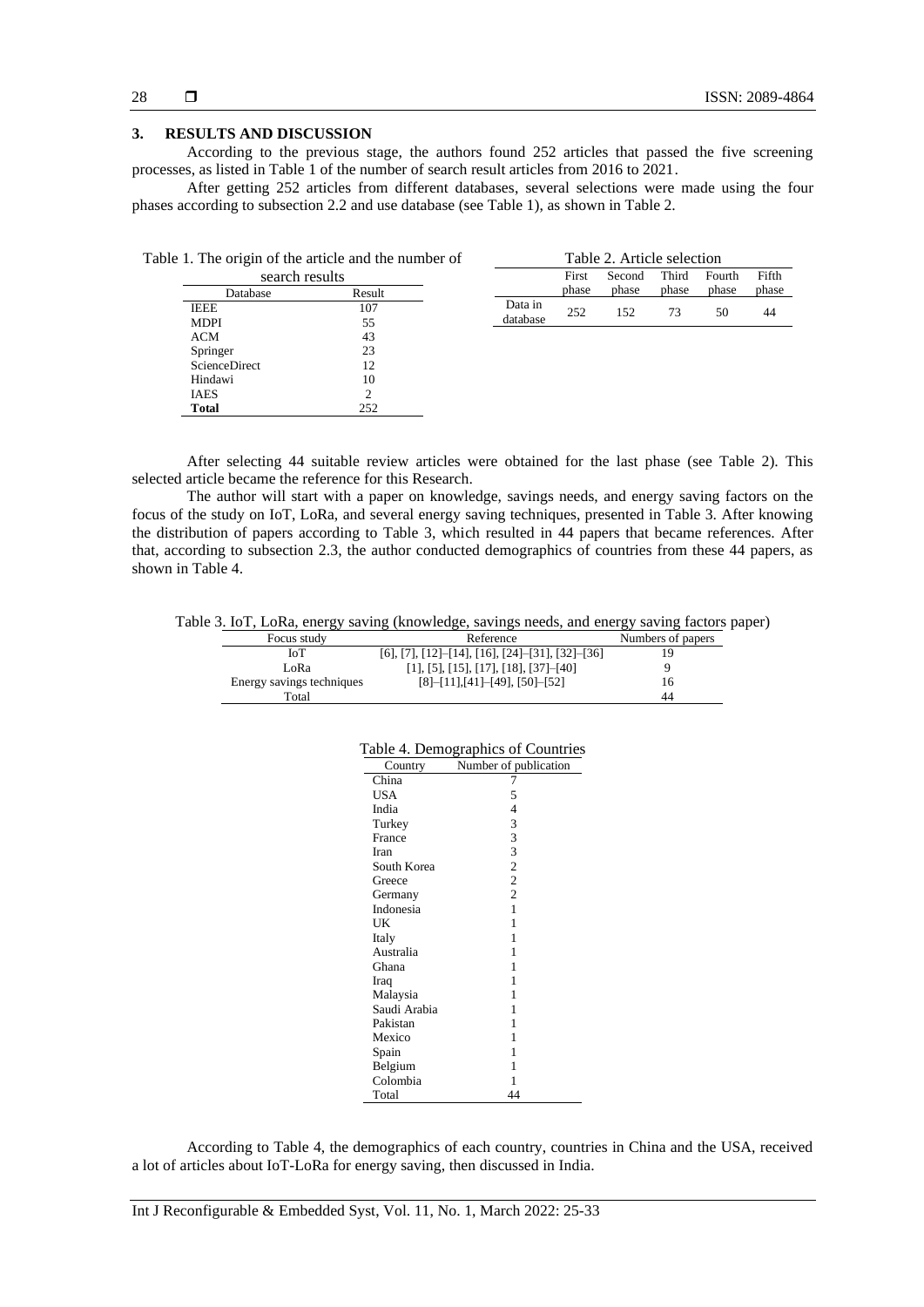The previous study review only focuses on each part that affects energy savings on IoT using LoRa. But previously, the author found the energy needs of the essential components of IoT using LoRa. Several studies have measured how much energy is needed when a technician uses an IoT-LoRa, as shown in Table 5 is an example of the power consumption used in simple IoT-LoRa adoption in [37], [40].

Simple energy needs can be used as a reference [37], [40] (see Table 5). For example, a study using a battery with a capacity of 2200 mAh can only be used in 2 days (assuming the device is always on and the voltage requirement is less than 5V). Considering the estimated billions of data states using IoT-LoRa, this device consumes a huge amount of energy with continuous data retrieval intervals. Table 5 is a simple example of power consumption but cannot interpret the estimated energy consumption when this occurs. LoRa and IoT devices need to increase energy savings significantly. At the same time, few studies have been reviewed in detail about energy saving on IoT using LoRa. Referring to this reason, the next stage, the author makes several possibilities that can be used to do this, which will be explained in the next sub-chapter.

Table 5. IoT-LoRa energy consumption assumed

| Components      | Consumption (hour) |
|-----------------|--------------------|
| Microcontroller | $24 \text{ mA}$    |
| LoRa            | 36,4 mA            |
| Sensor          | $10 \text{ mA}$    |
| Total           | 70.4 mA            |

#### **3.1. LoRa overview**

Basically, as in the physical layer, LoRa uses the spread spectrum technique sponsored by the Semtech company [40]. LoRa is part of LPWAN technologies called low power [18], [37]. This technology is very suitable for rural areas or open field areas. LoRa work in unlicensed frequency is known as industrial, scientific and medical (ISM). References [1], [5], [17], [18] and image data transmission [15] like have talked about LoRa, but if faced with the transmission of billions of data, energy savings are needed, therefore energy saving aims to save the parameters contained in LoRa. In this subchapter, the author will formulate several arrangements to maximize energy consumption. Here the author will make some assumptions (see Table 6).

| Table 6. Factors affecting energy consumption on LoRa |                              |  |  |  |
|-------------------------------------------------------|------------------------------|--|--|--|
| Parameter                                             | Ref.                         |  |  |  |
| Transmission power                                    | [38] and guidebook from [53] |  |  |  |
| Bandwidth (BW).                                       | [39]                         |  |  |  |
| Carrier frequency (CF).                               | [38] and [39]                |  |  |  |
| Coding rate (CR).                                     | [38]                         |  |  |  |
| Spreading factor (SF).                                | [39]                         |  |  |  |

As shown in Table 6, the effects of power like transmission power, CF, BW, CR and SF, according to the researchers, can be used to maximize energy consumption because of the nature of LoRa, which is already low-power but with billion data conditions, will affect its consumption (but reference [52] not included because it does not contain Research, only a guide book). The author focuses on this parameter because LoRa is a long-distance communication and a data bridge to the internet source. On the other hand, apart from knowing the performance of LoRa, to see how to do efficiency, the calculation of power usage related to LoRa performance is also carried out. The complete energy use is subject to the communication power and the time live. Such as Total Energy = Power x Time on Air. LoRa should have taken advantage of the ambient voltage 3.3V-5V. The length of time in the air also depends on the transmission power limit (BW, SF and CR) and how long the data will be sent.

#### **3.2. IoT overview**

Suppose LoRa is part of the communication. At the same time, IoT is a component for sensing and processing. IoT [6], [16], [24] utilization can be used on UAV [12], and smart farming [13], [14] all of them consume more energy and need energy saving. The author describes the scheme used in IoT so that the parameters can be known to maximize energy saving, the IoT paradigm is shown in Figure 2.

Figure 2 shows several things that can be done, such as the process, object, people section. But the most energy consumption is in the WSN [7], [25]. In billion data conditions, energy savings can be made using reduced data, but the effect on energy changes is not much. So the author, in this review, maximizes important parameters or components in IoT for energy savings [26]–[28].

In IoT, the author creates. Categories that can also be used to minimize power usage on the IoT will be discussed in Table 7.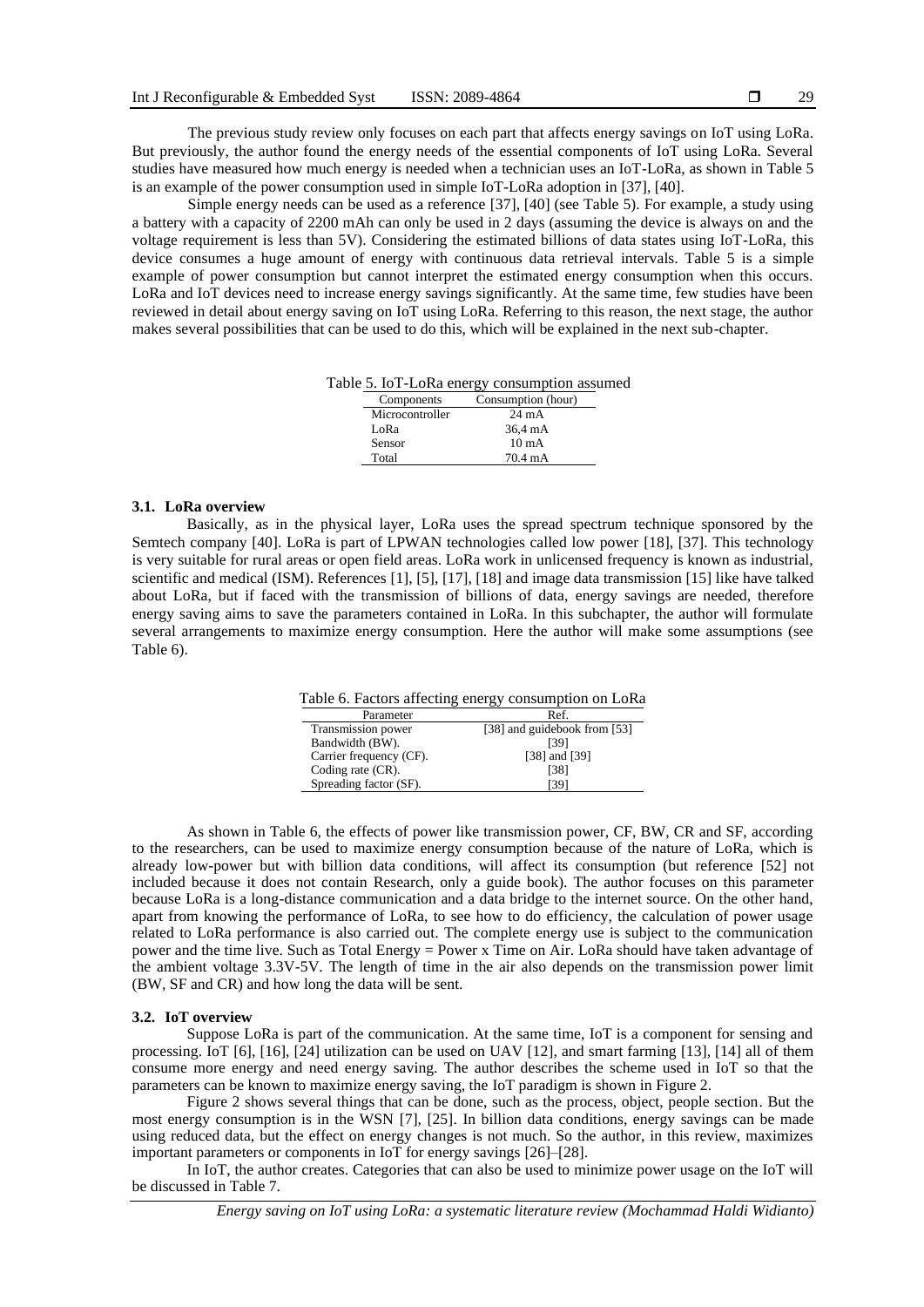

Figure 2. IoT energy saving concept

| Table 7. Research focus for energy savings in IoT |  |  |  |
|---------------------------------------------------|--|--|--|
|                                                   |  |  |  |

| References | <b>Research Focus</b>                       | <b>Energy Savings Mechanism</b> | Conclusion                   |
|------------|---------------------------------------------|---------------------------------|------------------------------|
| [29]       | Routing using a fuzzy neural network (ERFN) | Energy efficiency               | ERFN improve efficiency      |
| [30]       | Energy efficiency policy                    | <b>Policies</b>                 | Rationale policy             |
| [31]       | Transmitting data                           | Energy balance                  | Reduce energy consumption    |
| [32]       | Monitoring system                           | Lowest power consumption        | Improve (throughput/ power)  |
| $[33]$     | Data gathering                              | Optimizing energy consumption   | Increase energy efficiency   |
| [34]       | Data collection                             | Energy utilization              | Improve lifetime             |
| [35]       | Smart metering                              | Energy and consumption          | Implemented a smart Metering |
| [36]       | Smart phone                                 | Prediction of energy            | Energy behavior              |

According to Table 7, several Research focuses can maximize energy savings, especially in the network, data processing, and energy saving auxiliary devices in IoT. The author takes advantage of the results that are easy to apply to IoT, and at a later date, an experimental study can be carried out.

## **3.3. Schemes energy savings**

Several factors affect IoT using LoRa. The author gets several energy savings schemes that can be applied, such as harvesting, transferring, and conservation energy. Figure 3 using in the study [41].



Figure 3. Energy savings schemes [41]

The author using [41] a scheme in Figure 3 because it can be applied for energy savings in Lora and IoT, for example, which has been used for efficiency papers [8], [9] where indeed the scheme for energy transfer is still complicated to implement. Here the author tries to review the energy savings technique that has been researched in Table 8.

In Table 8 the author reviews the Research on energy saving schemes that can be utilized in IoT using LoRa. But the easiest scheme to do is harvesting like Solar because energy sources can be taken from anywhere and the most difficult is to save energy using transfer. Review Table 7 allows researchers to look for other approaches to save energy.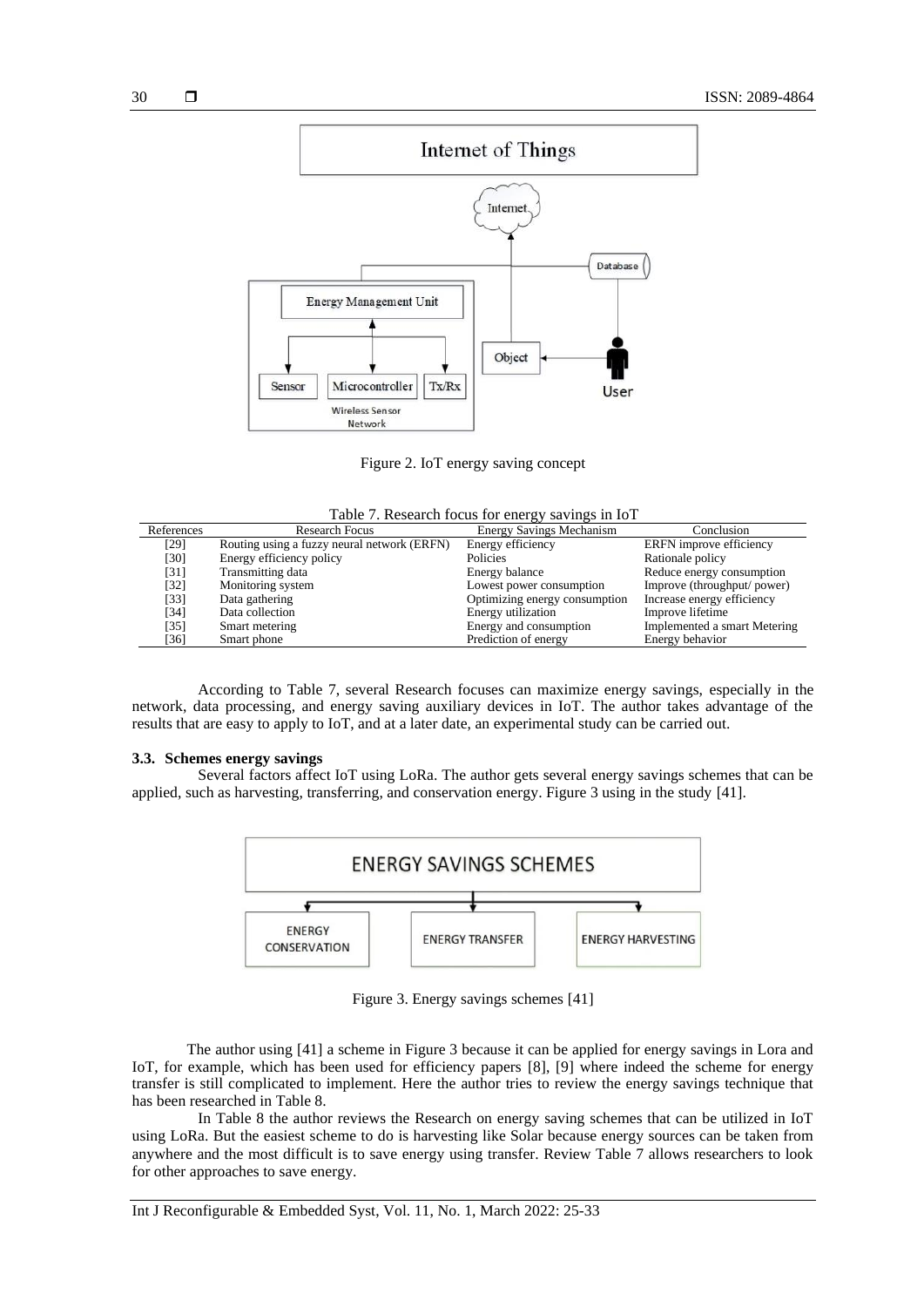|            | Table 8. The other energy savings can be applied for 101 using LoRa |                                 |                                  |  |  |  |
|------------|---------------------------------------------------------------------|---------------------------------|----------------------------------|--|--|--|
| References | <b>Research Focus</b>                                               | <b>Energy Savings Mechanism</b> | Conclusion                       |  |  |  |
| [42]       | <b>Network</b>                                                      | Energy conservation             | Optimization techniques          |  |  |  |
| [43]       | Sensor                                                              | Energy conservation             | Best sensor selection            |  |  |  |
| [44]       | Ambient electric field                                              | Energy harvesting               | Self-configuring                 |  |  |  |
| [45]       | Solar                                                               | Energy harvesting               | WSN lifetime                     |  |  |  |
| [46]       | Solar                                                               | Energy harvesting               | Utilize MPPT                     |  |  |  |
| [10]       | Solar                                                               | Energy harvesting               | Charging solar and wireless      |  |  |  |
| [11]       | Energy-aware                                                        | Energy harvesting               | Help Lorawan transmit data       |  |  |  |
| [47]       | Wind                                                                | Energy harvesting               | Changing wind direction          |  |  |  |
| [48]       | Thermal                                                             | Energy harvesting               | Enhance efficiency               |  |  |  |
| [50]       | Power loss shifted                                                  | Energy transfer                 | Design inductive Energy Transfer |  |  |  |
| [49]       | Data transmission                                                   | Energy transfer                 | <b>Transmission contactless</b>  |  |  |  |
| [51]       | Time scheduling and transmission                                    | Energy harvesting               | Effectiveness                    |  |  |  |
| [52]       | Electrical devices                                                  | Energy harvesting               | <b>Maximizing MPPT</b>           |  |  |  |

Table 8. The other energy savings can be applied for IoT using LoRa

#### **4. CONCLUSIONS**

Recently, IoT technology has dramatically increased the views of researchers and industry. The authors identify current research papers and offer insights related to IoT using LoRa SLR method is used in this study to find the initial meaning of IoT and LoRa, then find out why energy saving is needed, find important factors related to IoT-LoRa using energy savings and finally find out research demographics according to RQ on SLR. The author found 44 papers after using SLR that could answer RQ. The author is looking for articles from IEEE, ACM, MDPI, Springer, Hindawi, Science Direct, and IAES because they consider quality publishers and are by the author purpose of the review search. Energy savings are needed because it comes from searching for knowledge about IoT-LoRa. Therefore, the author knows what factors influence this. The author searched for papers on this knowledge that the required SLR review demographics were mostly China, the US, and India. The author found several methods on LoRa and IoT that can be stored. The author also finds that energy saving can be implemented using several techniques such as; transfer, harvesting, and conservation. The implementation of this technique can be used in both IoT and LoRa. The authors suggest that experiments can be carried out using energy savings techniques from this research review in the future. Finally, a review was also carried out involving drones for communication using LoRa.

#### **REFERENCES**

- [1] M. L. Liya and D. Arjun, "A Survey of LPWAN Technology in Agricultural Field," in *Proceedings of the 4th International Conference on IoT in Social, Mobile, Analytics and Cloud, ISMAC 2020*, Oct. 2020, pp. 313–317, doi: 10.1109/I-SMAC49090.2020.9243410.
- [2] H. Noprisson, N. Husin, N. Zulkarnaim, P. Rahayu, A. Ramadhan, and D. I. Sensuse, "Antecedent factors of consumer attitudes toward SMS, E-mail and social media for advertising," in *2016 International Conference on Advanced Computer Science and Information Systems, ICACSIS 2016*, Oct. 2017, pp. 165–170, doi: 10.1109/ICACSIS.2016.7872742.
- [3] A. Ramadhan, Muladno, D. I. Sensuse, and A. M. Arymurthy, "e-Livestock in Indonesia: Definition adjustment, expected benefits, and challenges," in *2012 International Conference on Advanced Computer Science and Information Systems (ICACSIS)*, 2012, pp. 131–136.
- [4] G. Hayardisi, K. B. Seminar, and A. Ramadhan, "Analysing signal strength and connection speed in cloud networks for enterprise business intelligence," *Telkomnika (Telecommunication Computing Electronics and Control)*, vol. 16, no. 4, pp. 1779–1784, Aug. 2018, doi: 10.12928/TELKOMNIKA.v16i4.8454.
- [5] Y. Yang, "Design and Application of Intelligent Agriculture Service System with LoRa-based on Wireless Sensor Network," in *Proceedings - 2020 International Conference on Computer Engineering and Application, ICCEA 2020*, Mar. 2020, pp. 712–716, doi: 10.1109/ICCEA50009.2020.00155.
- [6] M. Ayaz, M. Ammad-Uddin, Z. Sharif, A. Mansour, and E. H. M. Aggoune, "Internet-of-Things (IoT)-based smart agriculture: Toward making the fields talk," *IEEE Access*, vol. 7, pp. 129551–129583, 2019, doi: 10.1109/ACCESS.2019.2932609.
- [7] M. Tian, W. Jiao, and J. Liu, "The Charging Strategy of Mobile Charging Vehicles in Wireless Rechargeable Sensor Networks with Heterogeneous Sensors," *IEEE Access*, vol. 8, pp. 73096–73110, 2020, doi: 10.1109/ACCESS.2020.2987920.
- [8] Y. Lim, G. Ferrari, H. Takahashi, and R. M. C. Andrade, "Energy Efficient Wireless Networks," *Wireless Communications and Mobile Computing*, vol. 2019, pp. 1–1, Jun. 2019, doi: 10.1155/2019/1726458.
- [9] J. Chen, C. W. Yu, and W. Ouyang, "Efficient Wireless Charging Pad Deployment in Wireless Rechargeable Sensor Networks," *IEEE Access*, vol. 8, pp. 39056–39077, 2020, doi: 10.1109/ACCESS.2020.2975635.
- [10] C. Wang, J. Li, Y. Yang, and F. Ye, "Combining Solar Energy Harvesting with Wireless Charging for Hybrid Wireless Sensor Networks," *IEEE Transactions on Mobile Computing*, vol. 17, no. 3, pp. 560–576, Mar. 2018, doi: 10.1109/TMC.2017.2732979.
- [11] A. Sabovic, C. Delgado, D. Subotic, B. Jooris, E. De Poorter, and J. Famaey, "Energy-aware sensing on battery-less lorawan devices with energy harvesting," *Electronics (Switzerland)*, vol. 9, no. 6, p. 904, May 2020, doi: 10.3390/electronics9060904.
- [12] G. Castellanos, M. Deruyck, L. Martens, and W. Joseph, "System assessment of WUSN using NB-IoT UAV-aided networks in potato crops," *IEEE Access*, vol. 8, pp. 56823–56836, 2020, doi: 10.1109/ACCESS.2020.2982086.
- [13] Z. Unal, "Smart Farming Becomes even Smarter with Deep Learning A Bibliographical Analysis," *IEEE Access*, vol. 8, pp. 105587–105609, 2020, doi: 10.1109/ACCESS.2020.3000175.
- [14] A. Triantafyllou, D. C. Tsouros, P. Sarigiannidis, and S. Bibi, "An architecture model for smart farming," in *Proceedings - 15th Annual International Conference on Distributed Computing in Sensor Systems, DCOSS 2019*, May 2019, pp. 385–392, doi: 10.1109/DCOSS.2019.00081.
- [15] A. Staikopoulos, V. Kanakaris, and G. A. Papakostas, "Image Transmission via LoRa Networks A Survey," in *2020 IEEE 5th*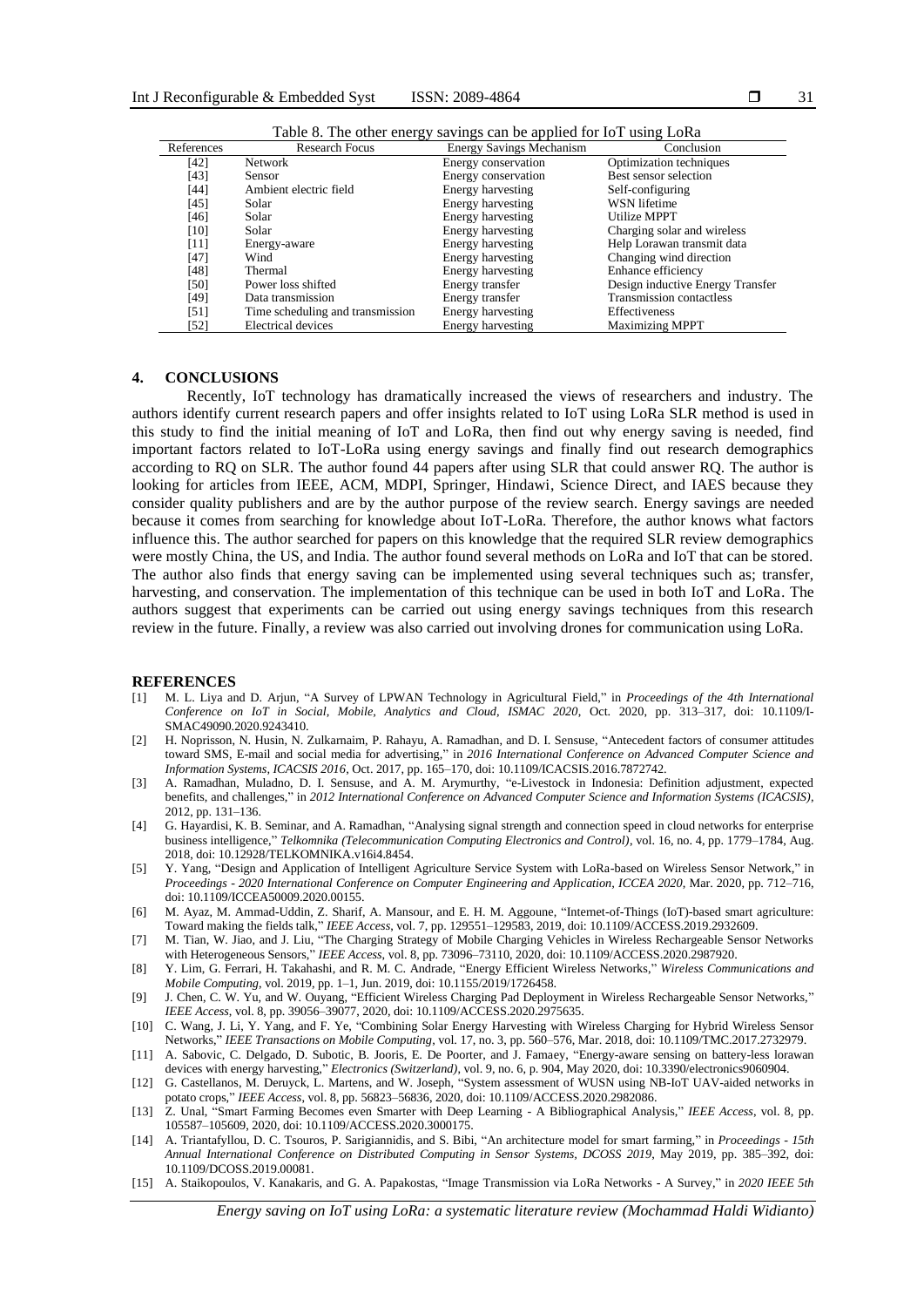*International Conference on Image, Vision and Computing, ICIVC 2020*, Jul. 2020, pp. 150–154, doi: 10.1109/ICIVC50857.2020.9177489.

- [16] E. P. Yadav, E. A. Mittal, and H. Yadav, "IoT: Challenges and Issues in Indian Perspective," in *Proceedings - 2018 3rd International Conference On Internet of Things: Smart Innovation and Usages, IoT-SIU 2018*, Feb. 2018, pp. 1–5, doi: 10.1109/IoT-SIU.2018.8519869.
- [17] J. Haxhibeqiri, E. De Poorter, I. Moerman, and J. Hoebeke, "A survey of LoRaWAN for IoT: From technology to application," *Sensors (Switzerland)*, vol. 18, no. 11, p. 3995, Nov. 2018, doi: 10.3390/s18113995.
- [18] T. Bouguera, J. F. Diouris, J. J. Chaillout, R. Jaouadi, and G. Andrieux, "Energy consumption model for sensor nodes based on LoRa and LoRaWAN," *Sensors (Switzerland)*, vol. 18, no. 7, p. 2104, Jun. 2018, doi: 10.3390/s18072104.
- [19] B. Kitchenham, "Procedures for performing systematic reviews," *Keele University,UK and National ICT Australia*, vol. 33. p. 28, 2004.
- [20] B. Kitchenham, O. Pearl Brereton, D. Budgen, M. Turner, J. Bailey, and S. Linkman, "Systematic literature reviews in software engineering - A systematic literature review," *Information and Software Technology*, vol. 51, no. 1, pp. 7–15, 2009, doi: 10.1016/j.infsof.2008.09.009.
- [21] A. R. Yuly and H. Pradana, "Systematic Literature Review (SLR) Development of the IoT Industry in the Southeast Asian Region," in *2020 3rd International Conference on Computer and Informatics Engineering, IC2IE 2020*, Sep. 2020, pp. 460–466, doi: 10.1109/IC2IE50715.2020.9274619.
- [22] A. A. Khan, J. Keung, M. Niazi, S. Hussain, and A. Ahmad, "Systematic literature review and empirical investigation of barriers to process improvement in global software development: Client–vendor perspective," *Information and Software Technology*, vol. 87, pp. 180–205, Jul. 2017, doi: 10.1016/j.infsof.2017.03.006.
- [23] W. Afzal, R. Torkar, and R. Feldt, "A systematic review of search-based testing for non-functional system properties," *Information and Software Technology*, vol. 51, no. 6, pp. 957–976, Jun. 2009, doi: 10.1016/j.infsof.2008.12.005.
- [24] M. H. Widianto and R. Aryanto, "Performance evaluation of an IoT device using a cognitive radio in GLRT approach," in *Proceedings of 2020 International Conference on Information Management and Technology, ICIMTech 2020*, Aug. 2020, pp. 6– 10, doi: 10.1109/ICIMTech50083.2020.9211222.
- [25] J. Kang, J. Kim, M. Kim, and M. Sohn, "Machine Learning-Based Energy-Saving Framework for Environmental States-Adaptive Wireless Sensor Network," *IEEE Access*, vol. 8, pp. 69359–69367, 2020, doi: 10.1109/ACCESS.2020.2986507.
- [26] B. Zheng and D. Yun, "A Wireless Network Communication Capacity Control Technology Based on Fuzzy Wavelet Neural Network," *Wireless Communications and Mobile Computing*, vol. 2021, pp. 1–10, Jul. 2021, doi: 10.1155/2021/9994200.
- [27] K. S. Adu-Manu, N. Adam, C. Tapparello, H. Ayatollahi, and W. Heinzelman, "Energy-harvesting wireless sensor networks (EH-WSNs): A review," *ACM Transactions on Sensor Networks*, vol. 14, no. 2, pp. 1–50, May 2018, doi: 10.1145/3183338.
- [28] N. N. Malik, W. Alosaimi, M. Irfan Uddin, B. Alouffi, and H. Alyami, "Wireless sensor network applications in healthcare and precision agriculture," *Journal of Healthcare Engineering*, vol. 2020, pp. 1–9, Nov. 2020, doi: 10.1155/2020/8836613.
- [29] R. K. Varun, R. C. Gangwar, O. Kaiwartya, and G. Aggarwal, "Energy-Efficient Routing Using Fuzzy Neural Network in Wireless Sensor Networks," *Wireless Communications and Mobile Computing*, vol. 2021, pp. 1–13, Aug. 2021, doi: 10.1155/2021/5113591.
- [30] N. Kerr, A. Gouldson, and J. Barrett, "The rationale for energy efficiency policy: Assessing the recognition of the multiple benefits of energy efficiency retrofit policy," *Energy Policy*, vol. 106, pp. 212–221, Jul. 2017, doi: 10.1016/j.enpol.2017.03.053.
- [31] X. Liu and J. Wu, "A method for energy balance and data transmission optimal routing in wireless sensor networks," *Sensors (Switzerland)*, vol. 19, no. 13, p. 3017, Jul. 2019, doi: 10.3390/s19133017.
- [32] N. Attaran, A. Puranik, J. Brooks, and T. Mohsenin, "Embedded Low-Power Processor for Personalized Stress Detection," *IEEE Transactions on Circuits and Systems II: Express Briefs*, vol. 65, no. 12, pp. 2032–2036, Dec. 2018, doi: 10.1109/TCSII.2018.2799821.
- [33] Y. Zhou, L. Yang, L. Yang, and M. Ni, "Novel energy-efficient data gathering scheme exploiting spatial-temporal correlation for wireless sensor networks," *Wireless Communications and Mobile Computing*, vol. 2019, pp. 1–10, May 2019, doi: 10.1155/2019/4182563.
- [34] Q. Wang *et al.*, "Reducing Delay and Maximizing Lifetime for Wireless Sensor Networks with Dynamic Traffic Patterns," *IEEE Access*, vol. 7, pp. 70212–70236, 2019, doi: 10.1109/ACCESS.2019.2918928.
- [35] M. H. Yaghmaee and H. Hejazi, "Design and Implementation of an Internet of Things Based Smart Energy Metering," in *2018 6th IEEE International Conference on Smart Energy Grid Engineering, SEGE 2018*, Aug. 2018, pp. 191–194, doi: 10.1109/SEGE.2018.8499458.
- [36] P. Inyim, M. Batouli, M. P. Reyes, T. Carmenate, L. Bobadilla, and A. Mostafavi, "A smartphone application for personalized and multi-method interventions toward energy saving in buildings," *Sustainability (Switzerland)*, vol. 10, no. 6, p. 1744, May 2018, doi: 10.3390/su10061744.
- [37] L. Casals, B. Mir, R. Vidal, and C. Gomez, "Modeling the energy performance of LoRaWAN," *Sensors (Switzerland)*, vol. 17, no. 10, p. 2364, Oct. 2017, doi: 10.3390/s17102364.
- [38] B. Dix-Matthews, R. Cardell-Oliver, and C. Hübner, "Lora parameter choice for minimal energy usage," in *RealWSN 2018 - Proceedings of the 7th International Workshop on Real-World Embedded Wireless Systems and Networks, Part of SenSys 2018*, Nov. 2018, pp. 37–42, doi: 10.1145/3277883.3277888.
- [39] A. Augustin, J. Yi, T. Clausen, and W. M. Townsley, "A study of Lora: Long range & low power networks for the internet of things," *Sensors (Switzerland)*, vol. 16, no. 9, p. 1466, Sep. 2016, doi: 10.3390/s16091466.
- [40] G. Codeluppi, A. Cilfone, L. Davoli, and G. Ferrari, "LoraFarM: A LoRaWAN-based smart farming modular IoT architecture," *Sensors (Switzerland)*, vol. 20, no. 7, p. 2028, Apr. 2020, doi: 10.3390/s20072028.
- [41] F. Engmann, F. A. Katsriku, J. D. Abdulai, K. S. Adu-Manu, and F. K. Banaseka, "Prolonging the Lifetime of Wireless Sensor Networks: A Review of Current Techniques," *Wireless Communications and Mobile Computing*, vol. 2018, pp. 1–23, Aug. 2018, doi: 10.1155/2018/8035065.
- [42] A. M. Jubair *et al.*, "Optimization of clustering in wireless sensor networks: Techniques and protocols," *Applied Sciences (Switzerland)*, vol. 11, no. 23, p. 11448, Dec. 2021, doi: 10.3390/app112311448.
- [43] S. M. Sultan, M. Waleed, J. Y. Pyun, and T. W. Um, "Energy conservation for internet of things tracking applications using deep reinforcement learning," *Sensors*, vol. 21, no. 9, p. 3261, May 2021, doi: 10.3390/s21093261.
- [44] O. Cetinkaya and O. B. Akan, "Electric-Field Energy Harvesting from Lighting Elements for Battery-Less Internet of Things," *IEEE Access*, vol. 5, pp. 7423–7434, 2017, doi: 10.1109/ACCESS.2017.2690968.
- [45] O. Gulec, E. Haytaoglu, and S. Tokat, "A Novel Distributed CDS Algorithm for Extending Lifetime of WSNs with Solar Energy Harvester Nodes for Smart Agriculture Applications," *IEEE Access*, vol. 8, pp. 58859–58873, 2020, doi: